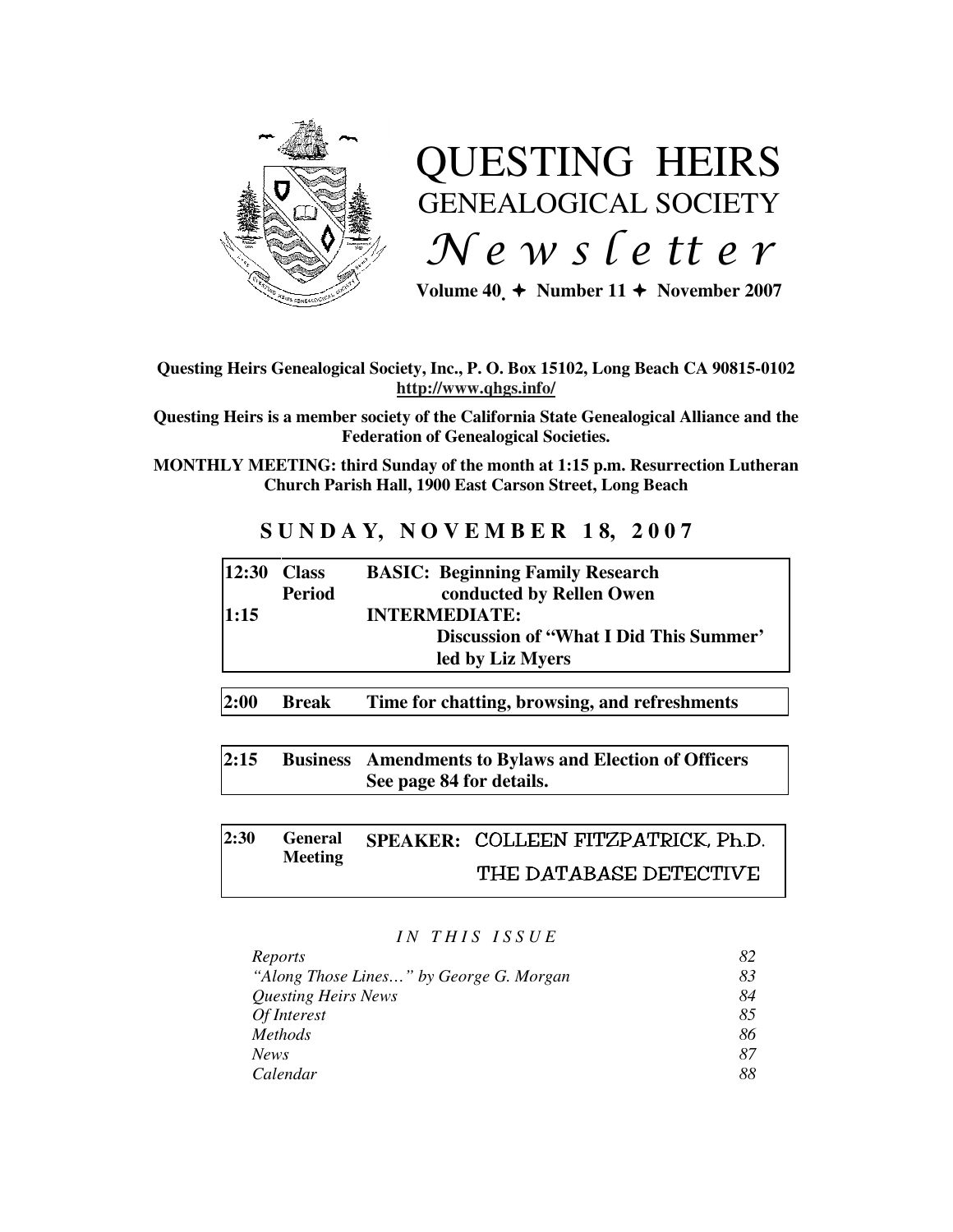*Page 82 Questing Heirs Genealogical Society Newsletter, Volume 40, Number 11 November 2007*

## **N O V E M B E R M E E T I N G**

## **INTERMEDIATE CLASS**

Our President, Liz Myers, will be leading a discussion on the topic of "What I did this summer…" If you've had an interesting experience or made a genealogical breakthrough this summer, we hope you'll share it with the others at the meeting.

## **SPEAKER:** COLLEEN FITZPATRICK THE DATABASE DETECTIVE

Discovering facts about your ancestor such as his birth, marriage and death dates is not the challenge of modern genealogists. Facts are much easier to find nowadays thanks to the internet. The challenge is to extract information from those facts. Forensic Genealogy offers much insight into how to mine your databases to the best advantage. This talk will not only present innovative ways to use conventional materials, such as birth records and city directories, but will also present unusual resources that are available to help fill in the gaps in your family story.

**Colleen Fitzpatrick**, **Ph.D**, is the author of two best-selling books in genealogy. *Forensic Genealogy* has been widely recognized for its innovative forensic science approach to genealogical research. Colleen's second book *DNA & Genealogy* was commissioned by Family Tree DNA for its Second Conference on Genetic Genealogy in November 2005. She has also written a number of articles for magazines, including a regular column for *Ancestry* magazine. Colleen is presently consulting with the U.S. Armed Forces DNA Identification Laboratory in identifying the remains of unknown servicemen. Through her career as an expert in the optical sciences, she has many years' experience working for NASA and the National Science Foundation. But in *Forensic Genealogy* and *DNA & Genealogy*, she shows that you don't have to be a rocket scientist to get the most from your genealogical materials.

## **M E M B E R S H I P R E P O R T Sally DAVIS (562) 429-7803**

OCTOBER MEETING ATTENDANCE Members: 44 Guests: 3

NEW MEMBERS - None

RENEWALS Please see renewals on page 84.

## **R E F R E S H M E N T S Georgie (Peterson) LYONS (562) 432-4908**

Thanks to our October hosts: Tricia BURES Robert COLLINS Sally DAVIS Connie WILLIAMS

Our November hosts will be: Cynthia DAY-ELLIOTT Jeri EVERETT Sandra HOLLANDSWORTH Liz MYERS

### **F I N A N C I A L R E P O R T David WERTS (562) 431-7790**

| September Income         | \$1,044.80 |
|--------------------------|------------|
| September Expenses       | \$630.38   |
| <b>Operating Balance</b> | \$3,686.05 |

*Copyright* © *2007, Questing Heirs Genealogical Society, Inc.* 

*Permission to reprint original items from this publication is granted, provided that the reprint is used for non-commercial, educational purposes, and that the following notice appears at the end of the article: Previously published in Questing Heirs Genealogical Society Newsletter, Vol. 40, No. 11, November 2007.* 

*This newsletter is published monthly as a benefit for members of Questing Heirs; it is not meant to be sold. Those who are unable to attend our meetings but wish to subscribe to the newsletter may purchase a newsletter-only membership for \$12.00 a year. To join, please use the membership application on the outer cover of this newsletter.*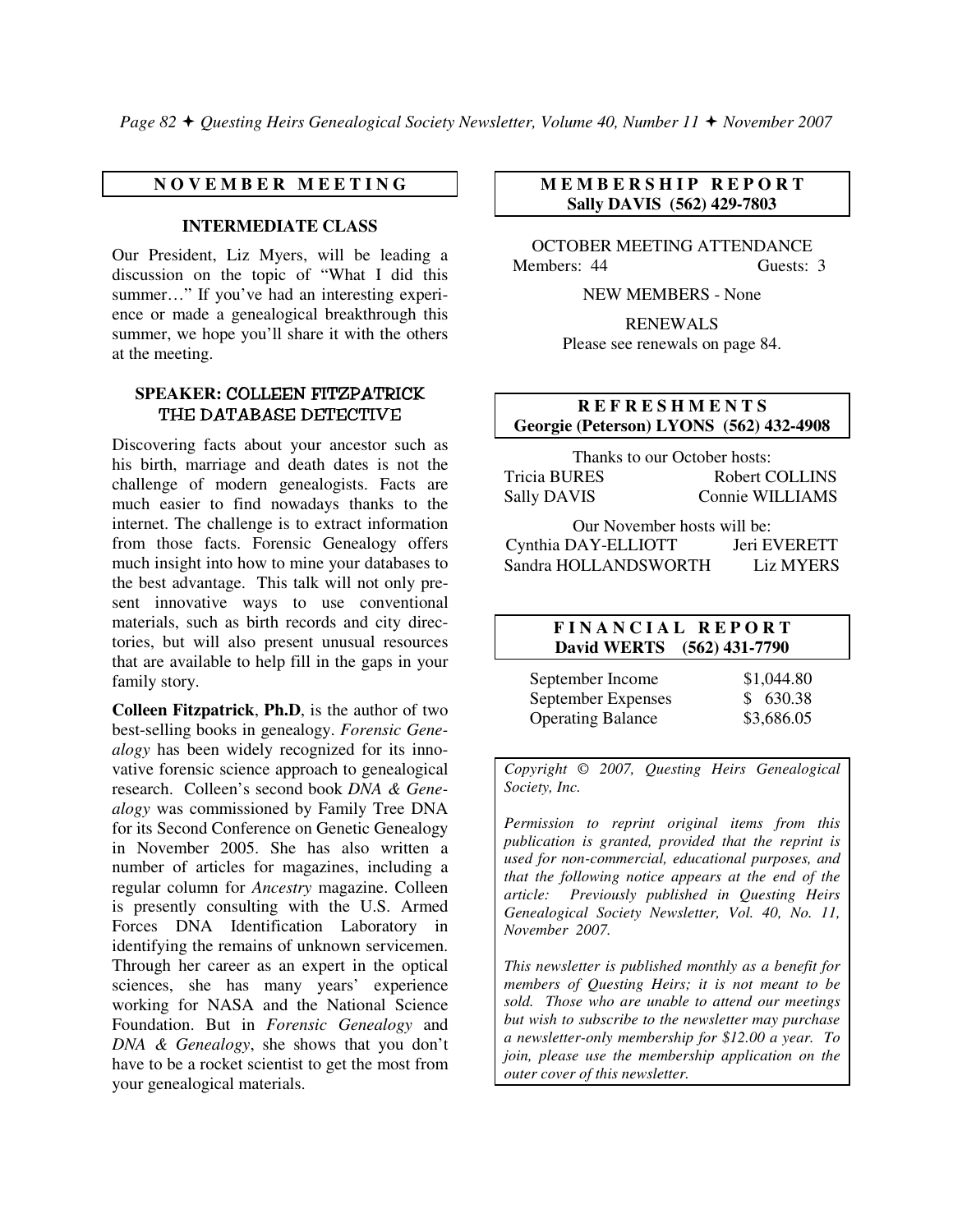## **"ALONG THOSE LINES…" by GEORGE G. MORGAN**

## **Finding Clues in Property Tax Bills Part Two – Examine the Contents of a Typical Tax Bill**

#### **Types of Tax Records**

Real estate and property tax records contain detailed information about the owner(s). There are a number of different types of records, and the information contained in each may vary.

However, there are some pieces of data which will always be present. These include the name(s) of the owner(s), the owner's mailing address as recorded on file in the tax assessor's office, the period for which taxes are being assessed, the tax rate, the due date, address to which the payment is to be remitted, address(es) where the tax can be paid in person, and information concerning early payment options and/or penalties that may be imposed for late payment.

In the case of real estate taxes, certain additional descriptive information is included, such as the address of the property, its legal description, reference numbers to relate it to governmental records, metes and bounds descriptors, assessed valuation, tax amount, any applicable discounts or homestead exemptions, and perhaps some other identifying details.

With personal property or intangible property tax listings, depending on the government involved, the type of property, the type of tax, and other factors, the records and their component descriptors may differ. However, the essential name, address, and other data will typically be included. Many of these informational items can be used as pointers to other records, some of which may provide you with details you never knew before.

#### **Look for Tell-Tale Tax Exemption**

A property owner may have been entitled to one or more tax exemptions.

In many places, persons who own and occupy their property are given some relief in the assessed valuation of their property. This usually

takes the form of an excluded or exempted fixed amount of property value when the assessed valuation is calculated.

In Florida today, persons [are] entitled to a homestead exemption in the amount of \$25,000. Additional relief offered in some places includes exemptions for widows or widowers, blind persons, persons with total and permanent disabilities, and even age-related exemptions.

If you locate tax records indicating any type of exemption, there will be other documentation associated with it.

For example, to qualify for a homestead exemption, one must document the date of permanent occupancy of the property, and there is usually a time period for this. Dates, locations, employment information, and other documentation may have been required. Widows and widowers had to provide proof of a spouse's death.

Persons applying for tax relief or exemptions due to disabilities, military and otherwise, had to provide supporting documentation which might include medical records, military service records, letters, affidavits, and other documents that supported their applications.

As you can imagine, all of this material could be invaluable in filling in gaps or in locating other record types.

As you can see, a simple tax bill can take you on another new research path, one that many researchers never consider. Start looking for tax information in your own family tree. You never know where that next wonderful clue may come from. It may cometh from the taxman!

> **Happy Hunting! George**  *©2006 Copyright George G. Morgan. All rights reserved.*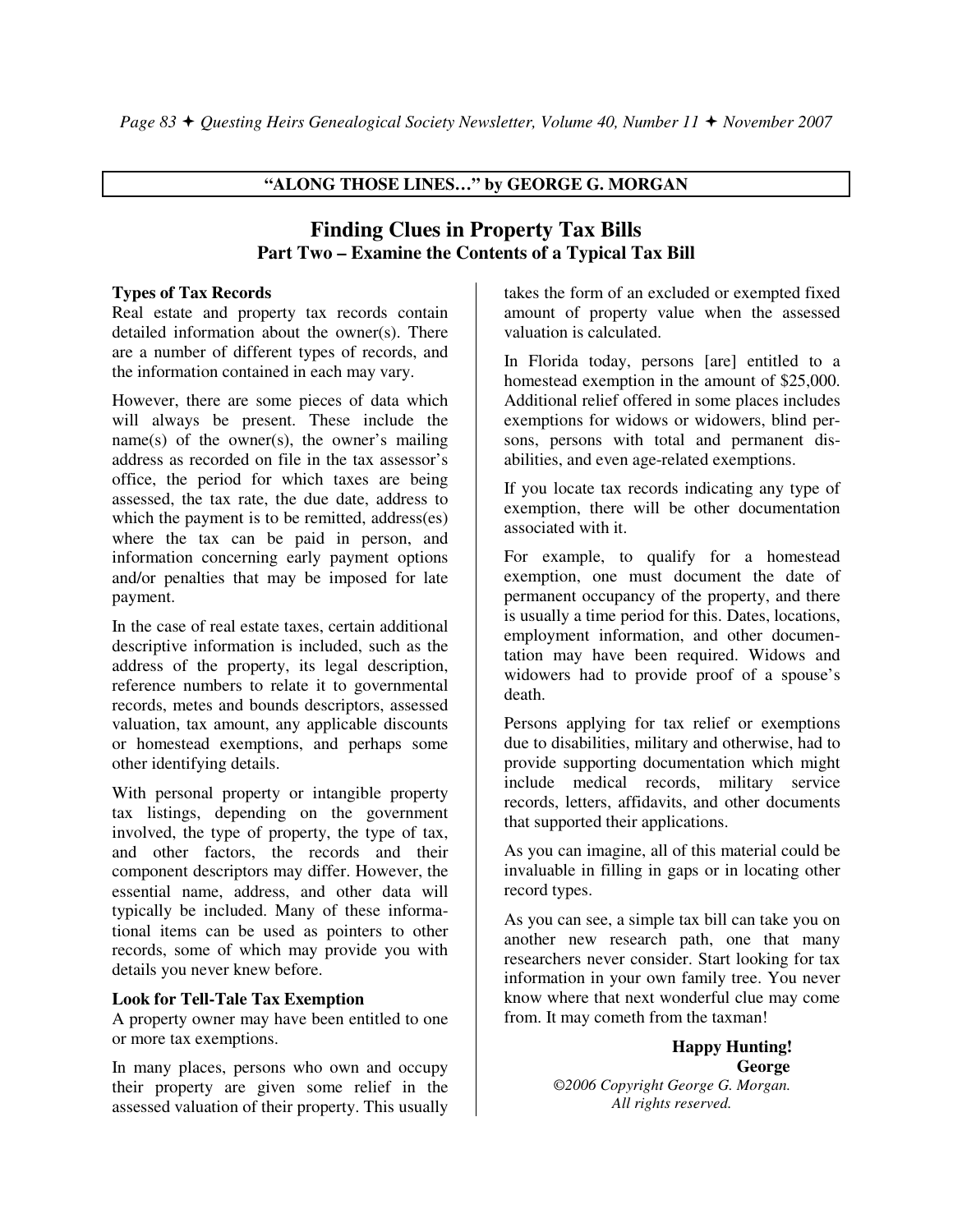## **Q U E S T I N G H E I R S N E W S**

#### **MEMBERSHIP RENEWALS**

| <b>Cathy ALBERTI</b>     | Sustaining   | 9/08 |
|--------------------------|--------------|------|
| <b>Terry ARGYROS</b>     | Individual   | 9/08 |
| Martha BAXTER            | Individual   | 9/08 |
| <b>Betty Jean BRANDT</b> | Newsletter   | 9/08 |
| <b>Loran BURES</b>       | Family       | 9/08 |
| <b>Tricia BURES</b>      | Family       | 9/08 |
| Evelyn COLES             | Individual   | 9/08 |
| John FOORD               | Sustaining   | 9/08 |
| Kathryn FOORD            | Sustaining   | 9/08 |
| <b>Inga HARRIS</b>       | Family       | 9/08 |
| <b>Lowell HARRIS</b>     | Family       | 9/08 |
| <b>Harry HOLGATE</b>     | Family       | 9/08 |
| <b>Barbara LOURTIE</b>   | Contributing | 9/08 |
| <b>Walter McNULTY</b>    | Contributing | 9/08 |
| Dagmar MULTHAMIA         | Individual   | 9/08 |
| Priscilla NIELSEN        | Patron       | 9/08 |
| Carole OWENS             | Family       | 9/08 |
| Michael OWENS            | Family       | 9/08 |
| Joycelyn PROUST          | Contributing | 9/08 |
| <b>Jo Nell ROOK</b>      | Family       | 9/08 |
| <b>Olas ROOK</b>         | Family       | 9/08 |
| Helen SMITH              | Individual   | 9/08 |
| Mary Ellen SMITH         | Individual   | 9/08 |
| <b>Cheryl TARDIF</b>     | Individual   | 9/08 |
| Lizzie WHISNANT          | Individual   | 9/08 |
| Louise WORTHY            | Individual   | 9/08 |

## **NOVEMBER ELECTIONS**

At our next meeting we will be voting on our revised Bylaws and the following slate of candidates:

- Director at Large (two-year term): Linda Artuso
- > Director at Large (two-year term): Tina Yanis
- Director at Large (one-year term): Rellen Owen
- Secretary (two-year term): Sandra Hollandsworth
- > Treasurer (two-year term): Dave Werts
- First Vice President (one-year term): Loran Bures

Remember that only members whose dues are current are eligible to vote.

### **PRESIDENT'S MESSAGE**

At our October meeting, Loran Bures and the Bylaws Committee presented their proposed revisions for updating our society's Bylaws. A copy of these Bylaws is included with this newsletter and also has been posted on our website for your review.

Your Board of Directors voted unanimously for their approval. A huge amount of time and thought went into their preparation. The committee looked at some of the kinks we have experienced in the past and addressed them in the revisions. So, give them careful consideration; and if you have any questions, please contact Loran Bures before November 18.

Tina Yanis mentioned that the microfilm machines at the Main Long Beach Library were not working; so I talked to someone at the library and learned that three machines are now functioning and ready to use in your research!

The speaker for our November meeting, Colleen Fitzpatrick, is very knowledgeable. Although she has spoken to us before, she has a different kind of presentation for us this month. I know you will enjoy and learn from Colleen. We look forward to having you join us on the  $18<sup>th</sup>$ .

#### **HELP NEEDED!**

Hazele Johnson, a long-time member of Questing Heirs, has been making the coffee that we enjoy at meetings for many years. She is ready to retire from that duty; so we are looking for someone to replace her. If you are able to come to meetings about an hour early, please let Tina Yanis or Hazele know that you would be willing to take over for her.

Also, our annual Christmas celebration is fast approaching. John McCoy is coordinating preparations for this event and would really appreciate help with the organization of the party—planning, decorations, etc. Leave a message with John or contact Sandra Hollandsworth (562-494-3071 or at the November meeting) if you can help.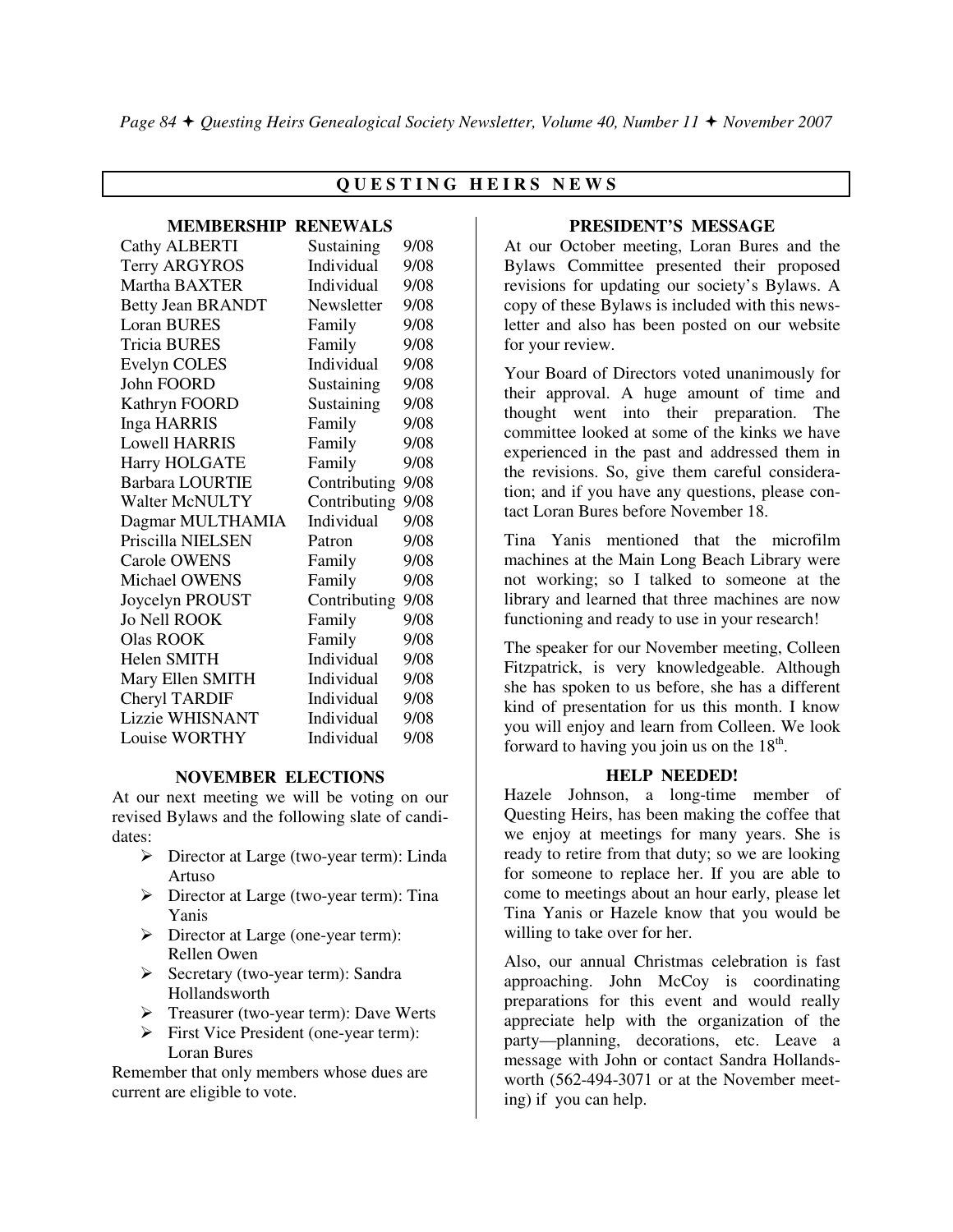## **O F I N T E R E S T**

#### **KATHY CLIFTON'S OFFER**

When we were still living in Long Beach, I was a member of Questing Heirs. We are now living in West Tennessee, and I work at the Tipton County Public Library. We have an extensive amount of information on Tennessee genealogy in our library on microfilm, and many books have been written by the families in most of the Tennessee Counties. If anyone is looking for information in this area, they can e-mail me at rckcac@aol.com, and I'll see what I can find.

"Hi" to everyone at Questing Heirs.

#### **WWI & WWII RECORDS**

Recently Ancestry.com made available most military records for WWI and WWII through the National Archives and Records Administration. I ran a search for my father who served in the Army during WWII—to no avail. I then wrote to the National Archives requesting information on my father's records, such as DD-214.

I received a letter from them informing me that most of the records concerning that time period were lost in the St. Louis fire. They also asked me to provide them with any and all information that I had, and they would do their best to find or re-create the records I needed.

I did so and, in a little over a week, I received in the mail two copies each of my father's Certification of Military Service and his Honorable Discharge. So, don't give up; just try making a request for records.

*Submitted by Connie L. Williams*

#### **E-MAIL FROM ROBYN GREENLUND**

I am a local historian from the Coos county area of Oregon. One of the gentlemen I have been researching is Thomas Barklow (1853-1928). "Uncle Tommy," as he was known, was a Brethren minister who settled in the Coquille Valley in 1873. In 1922 he married a southern Californian named Ada (Goldsborough) Currer and traveled to Southern California in 1924- 1925. During his trip, he wrote twelve letters to the people back home in Oregon telling them of

his trip, which were published in the local newspaper. I have been working on embellishing his stories with postcards and photographs of the areas he visited and making them available to others interested in the history of both Oregon and California. The pages are *almost* complete. I am finishing work on the indexes to the materials and am still collecting and researching the last two letters he wrote. You can see this project in its present state at:

### http://tommy.coquillevalley.org

I would be very interested in any additional information your group might have on the areas Tommy wrote about, especially the Happy Valley development. I can find nothing on it; and while it appears to have been closer to Riverside, I would love to know if anyone has heard of it in your group. I have not started work on the San Bernardino Orange Show but, again, would love any information your group might know about the event.

I hope you enjoy the stories. I lived in Southern California for many years and loved each of the stories. I hope to hear from you and your group.

> *Robyn Greenlund*  rgreenlund61@yahoo.com

**The Mayflower did not land at Plymouth Rock.** The Pilgrims landed the *Mayflower* at Provincetown on Cape Cod on November 25, 1620, but deemed the spot unsuitable. Leaving the *Mayflower* anchored at Provincetown, Captain Miles Standish led a scouting party in a small open boat and landed at…Plymouth on December 21. The *Mayflower* reached Plymouth on December 26. The Pilgrims who landed in 1620 never mentioned Plymouth Rock in any of their diaries. In 1741, when the town planned to cover the granite rock with a wharf, Thomas Faunce, born 26 years after the landing, insisted his father (who had arrived three years after the landing) told him the Pilgrims set foot at Plymouth using the rock as a stepping-stone.

*Contrary {to Popular Belief}*, by Joey Green, p. 51.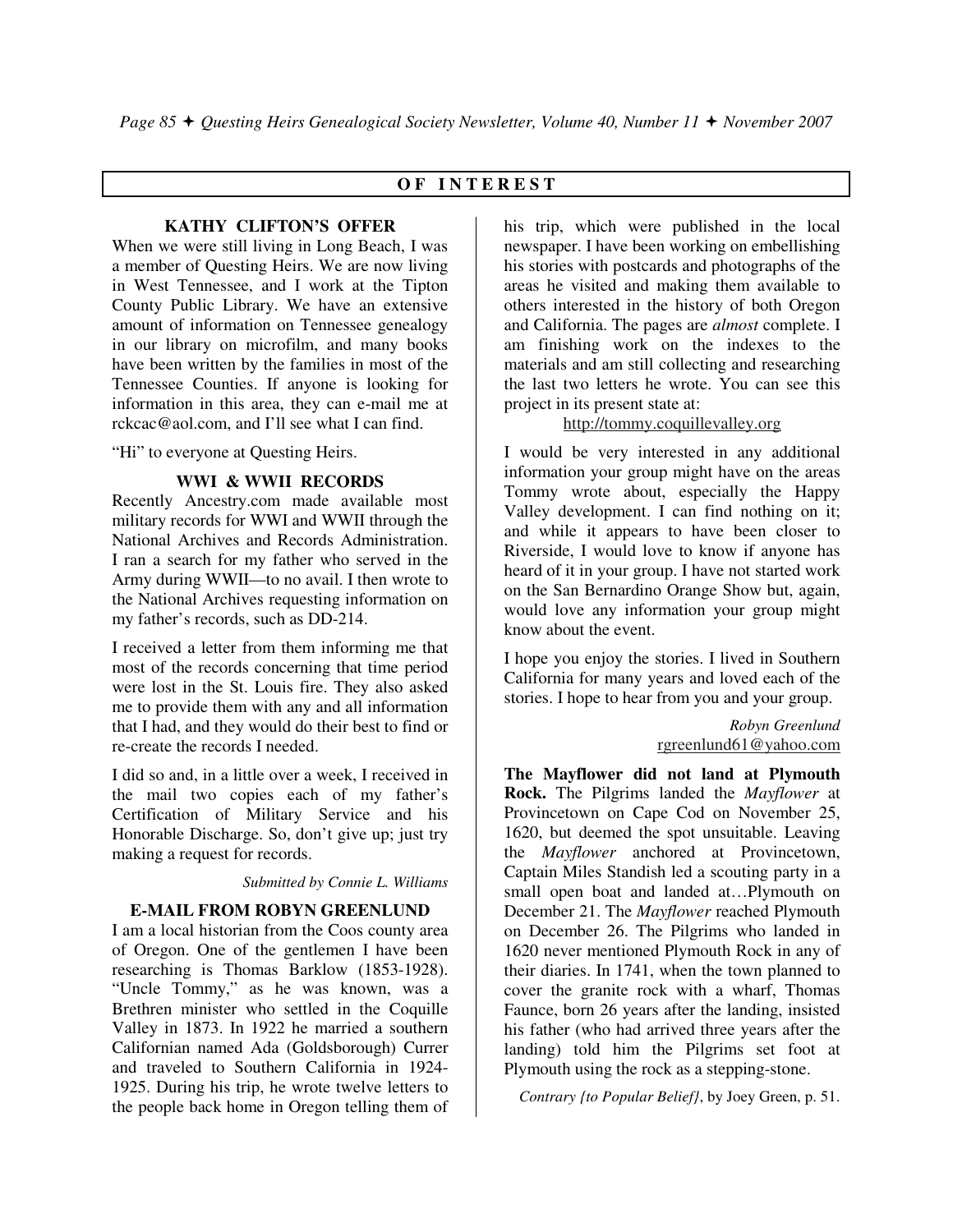## **M E T H O D S**

## **NOT THE NEWSPAPER OF RECORD**

We used to have a saying when I first worked for a newspaper, an alternative weekly in Pasadena, California. "We are not the newspaper of record," we'd say. There was a daily paper in town that carried that responsibility. This freed us up to write more quirky and colorful stories.

You are not the newspaper of record, either. Remember that. It is not your duty to recreate World War II on the page, or sum up the Great Depression. What your readers want to know, the story only you can tell, is what you felt in those days, what you saw, and how you were affected.

Are you particularly careful with your money because of your family's experiences in the 1929 stock market crash? Do your children or your children's children agree with you about the value of a dollar? Do they buy designer clothes when you think store brand would do? Do you have military clothing stashed away? Is it your father's, your brother's, your sister's, or your own? When you get together to tell war stories, what stories do you tell?

Do not feel that you must recount the history of the world. If you put down your own experiences, you are adding your individual voice to humanity's ambitious goal of getting the story told.

Get more tips on preserving your memories on The RememberingSite.org.

*A Tip from the Pros by D. G. Fulford, 24/7 Family History Circle, 14 Oct 2007. Copyright © 2007, The Generations Network, Inc.* 

## **FLASH DRIVE CAVEAT**

I'm an IT director. When we hand out flash drives (which we hand out like candy), we have a little "talk" that goes with them. It goes like this. "Flash drives are very handy for carrying files from place to place and computer to computer. However, they are relatively volatile storage, so you should never consider them a primary backup for your files. They fail much,

much, much more quickly than CDs or hard drives."

Back up your files on CDs or hard drives. Check them after you back up to make sure the backup works. Check them once in a while to make sure they are still working. Every few years, transfer them to a new CD or hard drive. How many years depends on the conditions in which they are stored. If you have air conditioning, low humidity, and clean air, they will probably last longer than they will in a more humid or dusty environment.

*A Quick Tip by Rae Williams, 24/7 Family History Circle, 2 Jun 2007. Copyright © 2007, The Generations Network, Inc.* 

#### **PERMANENT E-MAIL ADDRESSES**  by Bill Buchanan

…Too often I have found an interesting posting, or a scrap of information that some contact of mine was looking for, only to have my message "bounce" into oblivion.

E-mail address books and contact lists quickly go out of date, stopping the flow of genealogical information…The usual reason why e-mail addresses get outdated is because many people still post with e-mail addresses from their ISP (Internet Service Provider).

Instead, may I suggest you use one of the free web-based e-mail accounts from places like Gmail, Hotmail, Yahoo, or Excite. These are independent of your ISP and provide a permanent e-mail address (so long as you continue to actively use the web-based account).

They have the additional advantage of being accessible anywhere, without needing to reconfigure your host's computer. They also have generous-sized inboxes (handy for off-site storage of your genealogy databases), and when you change computers or reinstall Windows, you don't lose your e-mail archives or address book.

*Previously published in RootsWeb Review, Vol. 10, No. 29, 25 Jul 2007. Copyright © 1998-2007 Roots-Web.com, Inc.*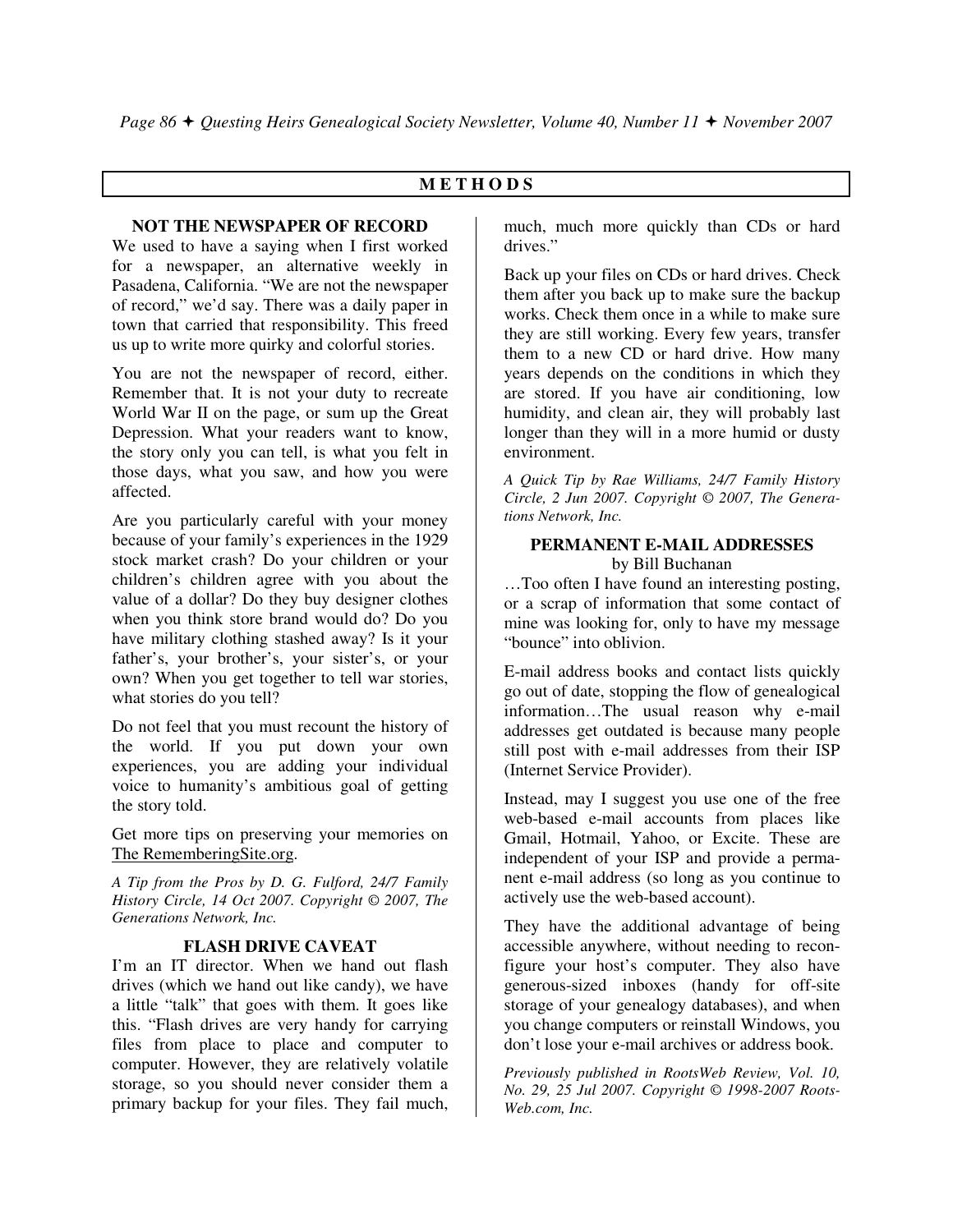*Page 87 Questing Heirs Genealogical Society Newsletter, Volume 40, Number 11 November 2007* 

## **N E W S**

## **Genealogy News as reported at the October Meeting**

The best place to find news of interest to genealogists is Eastman's On-line Genealogical Newsletter, http://eogn.typepad.com/eastmans\_online\_genealogy. Among other items recently reported there, we found the sale of The Generations Network (of which Ancestry.com, Family Tree Maker, Genforum, and RootsWeb are some of the parts) to Spectrum Equity Investors for \$300 million. No changes were announced in the day-to-day operations of any of these businesses. In Illinois, the Cook County Clerk's office has announced that birth, marriage, and death certificates have been digitized and will be available on the internet about the end of January 2008. A similar project for Missouri death certificates has been a great success. Other organizations are making similar announcements: Kansas Historical Society, New York Times, and others. The Cook County Court Archives has begun digitizing naturalization applications, but the project is a long way from completion.

Eastman's newsletter has also announced a number of public-private collaborations. Several of them involve footnote.com, which has already indexed almost all the Revolutionary War Pension Applications (88% complete at last report). Now footnote.com has announced a collaboration with the Allen County Public Library (city directories and local newspapers were prominently mentioned), and another with FamilySearch.org and the National Archives, this time for digitizing the Civil War pension files and probably other related records. It will probably be a couple years before we see results.

Rumor control: the National Archives branch at Laguna Niguel has not moved! It is still open to the public 8 AM – 4:30 PM Monday-Friday, plus the first Saturday of each month (microfilm research only). The only change is that some of the voluminous bankruptcy and/or criminal records have been moved to off-site storage.

Eastman also announced that more software will be available for public use at the Family History Centers. Check with the one nearest you for the latest information. The Los Angeles Regional Family History Center maintains a web page listing the web sites and software that you can access on their computers. See www.larfhc.org/onlinedatabases.htm for more details!

## **More News Since the Meeting**

Eastman, 22 Oct – The New England Historic Genealogical Society is pleased to announce the launch of the NEGHS & Ancestry.com collaboration, making available for the first time special pricing and other member benefits. All current NEHGS members can purchase Ancestry.com's U.S. Deluxe membership, normally priced at \$155.40, for only \$99.95! Additionally, if your NEHGS membership has lapsed, or if you've been putting off joining the NEHGS family…You can purchase both an NEHGS annual Research membership and a U.S. Deluxe Ancestry.com membership together for one low price of \$155.40.

Eastman, 24 Oct – The National Personnel Records Center will open for the first time all of the individual Official Military Personnel Files of Army, Army Air Corps, Army Air Forces, Navy, Marine Corps and Coast Guard military personnel who served and were discharged, retired or died while in the service, prior to 1946. More records will be made public through 2067 until the entire collection is opened.

Eastman, 24 Oct – The Sorenson Foundation is well known as a major DNA testing organization that is interested in genealogy. Now the same foundation is branching out by starting a brand-new, DNAenabled social networking site at www.genetree.com. Besides connecting with family and friends to preserve their family histories, users can choose to have their DNA tested (mtDNA tests \$99-\$149) and then map those results with the Web site's worldwide genetic genealogy collection.